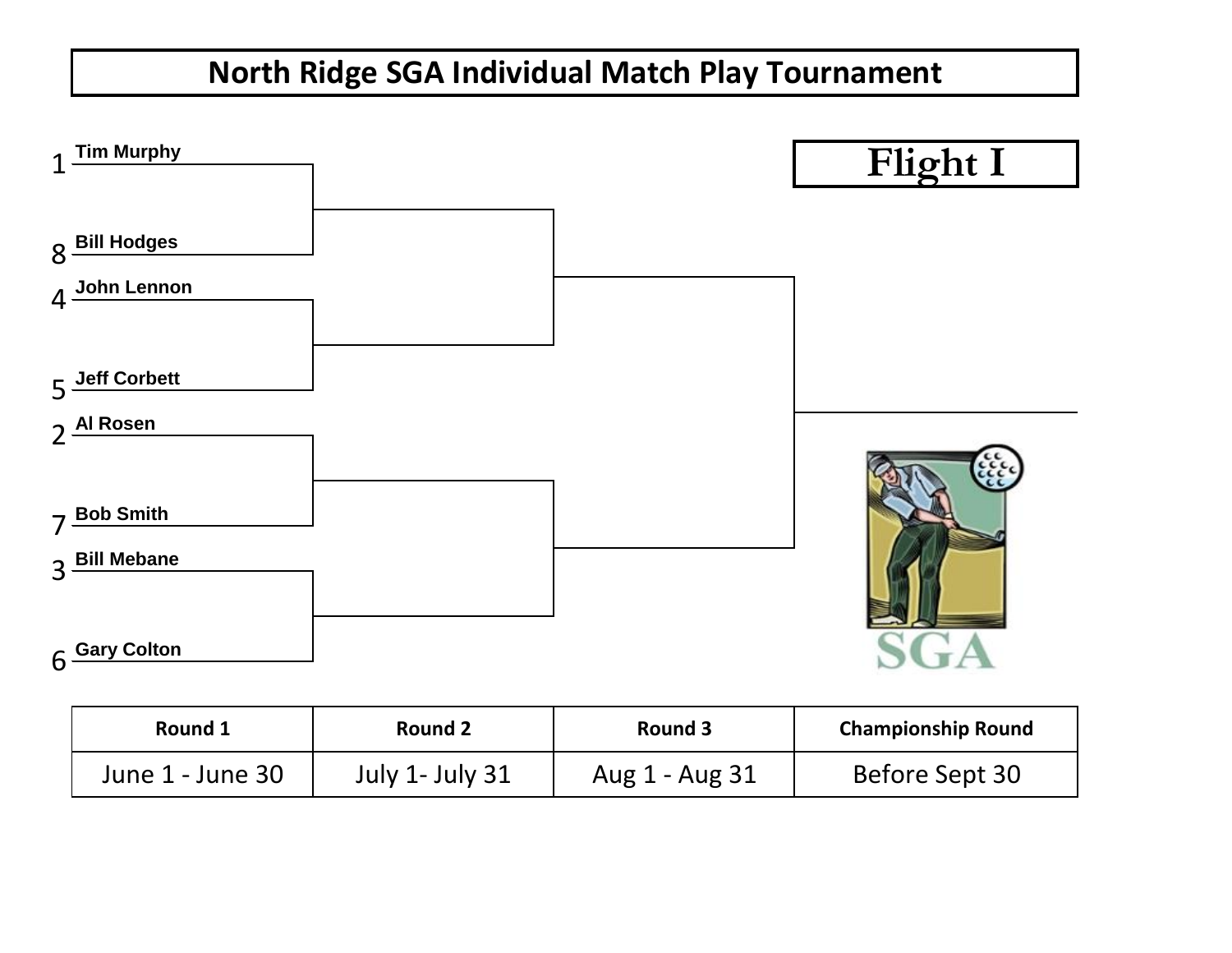

| Round 1          | Round 2         | Round 3        | <b>Championship Round</b> |
|------------------|-----------------|----------------|---------------------------|
| June 1 - June 30 | July 1- July 31 | Aug 1 - Aug 31 | Before Sept 30            |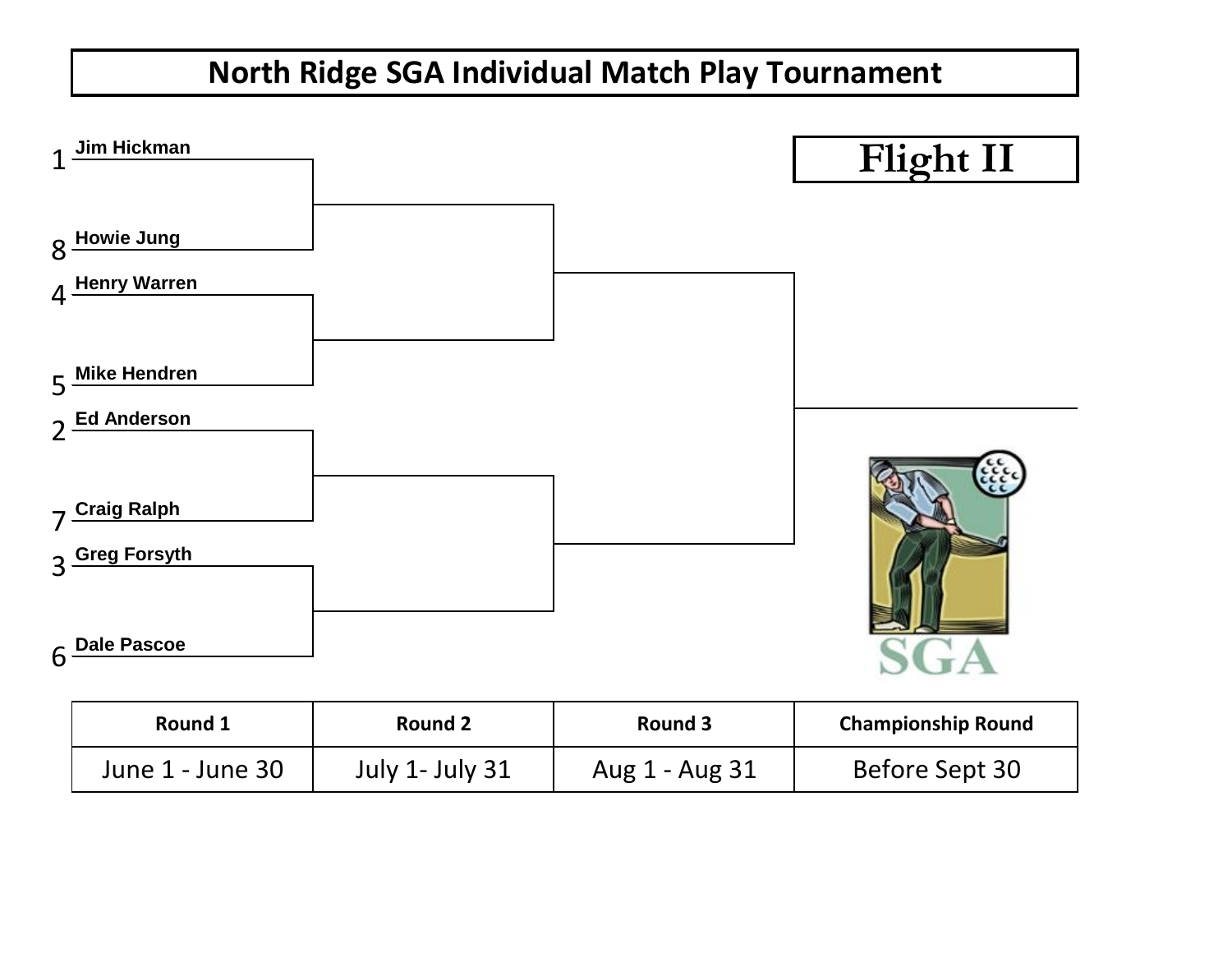

| Round 1          | Round 2                | Round 3        | <b>Championship Round</b> |
|------------------|------------------------|----------------|---------------------------|
| June 1 - June 30 | <b>July 1- July 31</b> | Aug 1 - Aug 31 | Before Sept 30            |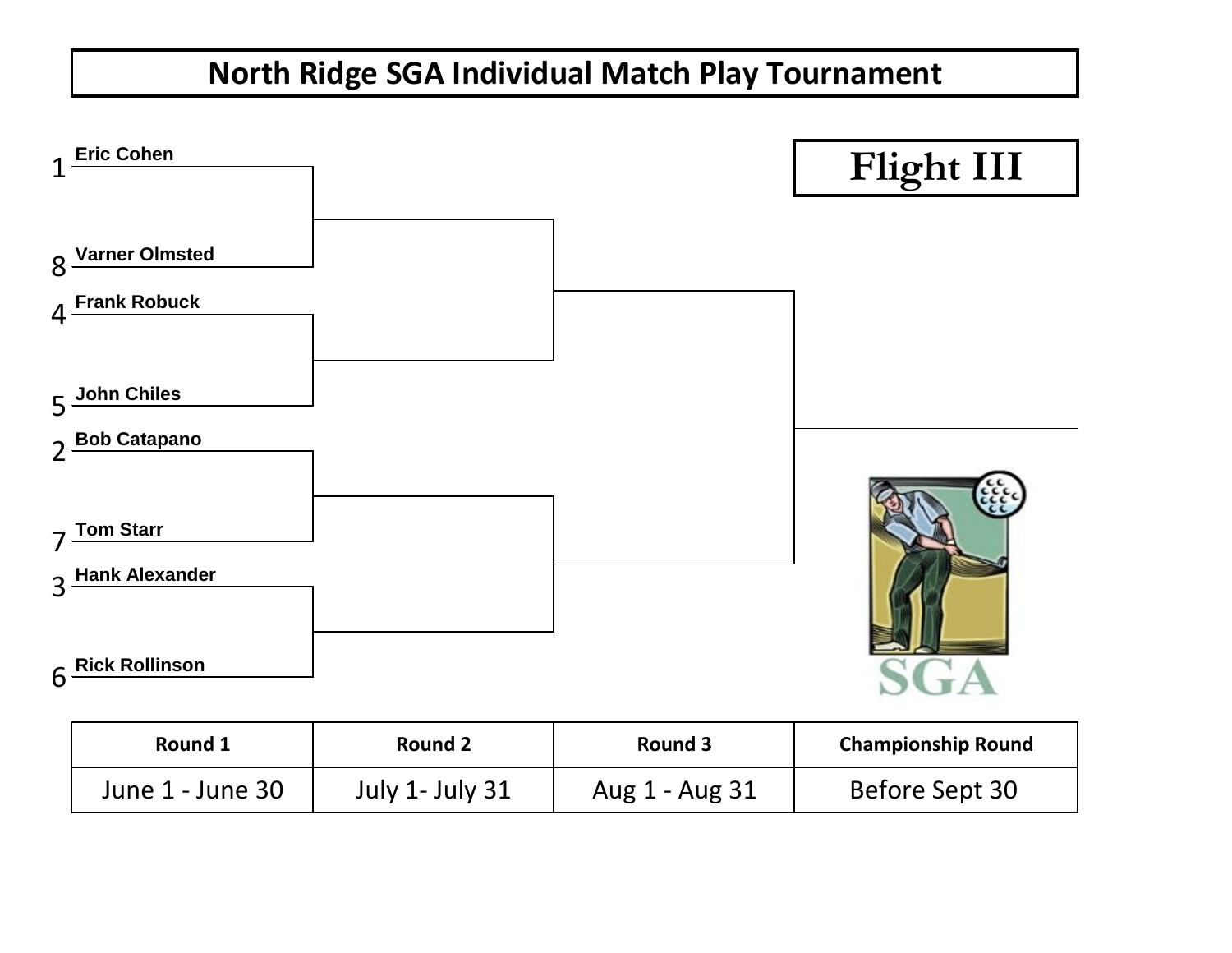

| Round 1          | Round 2         | Round 3        | <b>Championship Round</b> |
|------------------|-----------------|----------------|---------------------------|
| June 1 - June 30 | July 1- July 31 | Aug 1 - Aug 31 | Before Sept 30            |